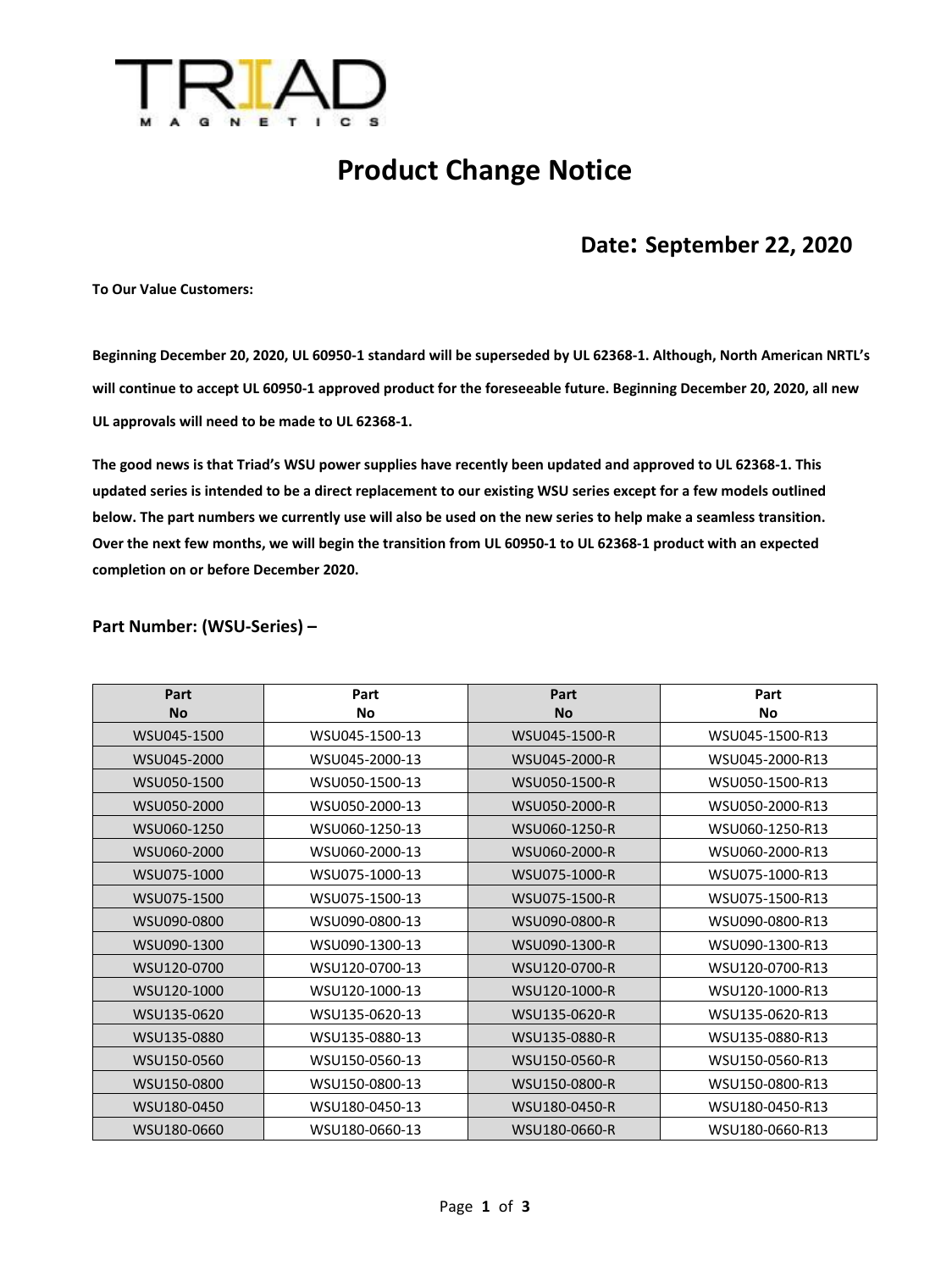| WSU240-0500 | WSU240-0500-13 | WSU240-0500-R | WSU240-0500-R13 |
|-------------|----------------|---------------|-----------------|
| WSU045-3000 | WSU045-3000-13 | WSU045-3000-R | WSU045-3000-R13 |
| WSU050-3000 | WSU050-3000-13 | WSU050-3000-R | WSU050-3000-R13 |
| WSU060-3000 | WSU060-3000-13 | WSU060-3000-R | WSU060-3000-R13 |
| WSU075-2400 | WSU075-2400-13 | WSU075-2400-R | WSU075-2400-R13 |
| WSU090-2000 | WSU090-2000-13 | WSU090-2000-R | WSU090-2000-R13 |
| WSU120-1500 | WSU120-1500-13 | WSU120-1500-R | WSU120-1500-R13 |
| WSU135-1330 | WSU135-1330-13 | WSU135-1330-R | WSU135-1330-R13 |
| WSU150-1200 | WSU150-1200-13 | WSU150-1200-R | WSU150-1200-R13 |
| WSU180-1000 | WSU180-1000-13 | WSU180-1000-R | WSU180-1000-R13 |
| WSU240-0750 | WSU240-0750-13 | WSU240-0750-R | WSU240-0750-R13 |
| WSU050-4000 | WSU050-4000-13 | WSU050-4000-R | WSU050-4000-R13 |
| WSU060-4000 | WSU060-4000-13 | WSU060-4000-R | WSU060-4000-R13 |
| WSU075-3200 | WSU075-3200-13 | WSU075-3200-R | WSU075-3200-R13 |
| WSU090-2500 | WSU090-2500-13 | WSU090-2500-R | WSU090-2500-R13 |
| WSU120-2000 | WSU120-2000-13 | WSU120-2000-R | WSU120-2000-R13 |
| WSU135-1770 | WSU135-1770-13 | WSU135-1770-R | WSU135-1770-R13 |
| WSU150-1600 | WSU150-1600-13 | WSU150-1600-R | WSU150-1600-R13 |
| WSU180-1330 | WSU180-1330-13 | WSU180-1330-R | WSU180-1330-R13 |
| WSU240-1000 | WSU240-1000-13 | WSU240-1000-R | WSU240-1000-R13 |
| WSU090-3500 | WSU090-3500-13 | WSU090-3500-R | WSU090-3500-R13 |
| WSU120-3000 | WSU120-3000-13 | WSU120-3000-R | WSU120-3000-R13 |
| WSU135-2660 | WSU135-2660-13 | WSU135-2660-R | WSU135-2660-R13 |
| WSU150-2400 | WSU150-2400-13 | WSU150-2400-R | WSU150-2400-R13 |
| WSU180-2000 | WSU180-2000-13 | WSU180-2000-R | WSU180-2000-R13 |
| WSU240-1500 | WSU240-1500-13 | WSU240-1500-R | WSU240-1500-R13 |

## **The following parts require a change to some of the dimensions:**

| Part No     | Part No        | Part No       | Part No         | <b>From</b>        | To                 |
|-------------|----------------|---------------|-----------------|--------------------|--------------------|
| WSU060-2000 | WSU060-2000-13 | WSU060-2000-R | WSU060-2000-R13 | Height = $71.0$ mm | Height = $76.8$ mm |
|             |                |               |                 | Width = $42.8$ mm  | Width = $48.0$ mm  |
| WSU135-0880 | WSU135-0880-13 | WSU135-0880-R | WSU135-0880-R13 | Depth = $30.0$ mm  | Depth = $31.0$ mm  |
| WSU075-3200 | WSU075-3200-13 | WSU075-3200-R | WSU075-3200-R13 | Height = $76.8$ mm | Height = $84.2$ mm |
|             |                |               |                 | Width = $48.0$ mm  | Width = $53.0$ mm  |
| WSU060-4000 | WSU060-4000-13 | WSU060-4000-R | WSU060-4000-R13 | Depth = $31.0$ mm  | Depth = $32.3$ mm  |